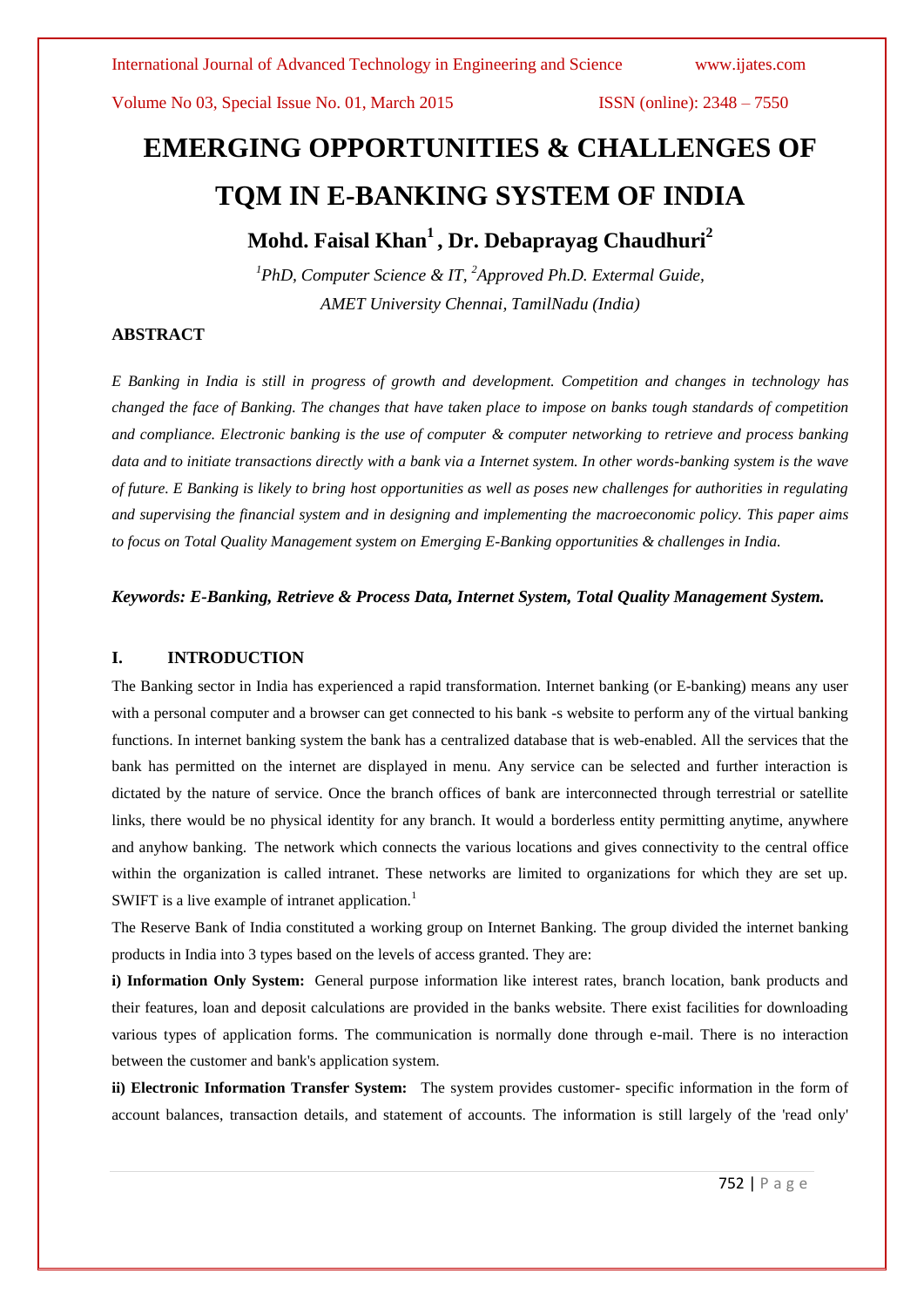format. Identification and authentication of the customer is through password. The information is fetched from the bank's application system either in batch mode or off-line.

**iii) Fully Electronic Transactional System:** This system allows bi-directional capabilities. Transactions can be submitted by the customer for online update. This system requires high degree of security and control. In this environment, web server and application systems are linked over secure infrastructure.<sup>2</sup>

The private and foreign banks brought new technologies and rendered technology based world class quality services to customers through ATMs, credit cards and internet banking, which Public sector banks, were not even dreamed about. By offering world class quality services, these banks started snatching customers from Public Sector banks and they felt the heat and realized that if they do not follow the path of these banks, they would be thrown out from the banking scene within no time.

### **II. OBJECTIVES OF THE STUDY**

 The primary objective of the research paper is to get the full acquaintance of the various internet banking services provided by banks

- To discuss the Opportunities and challenges for E-banking in India.
- To focus on Total quality management System of the various internet banking services provided by banks.

# **III. THEORETICAL BACKGROUND**

The Banks are the most significant players in the Indian financial market because they are the biggest purveyors of credit and attract most of the savings from the population. Banking plays very important role in the economic development of all the nations of the world because a developed banking system holds the key as well as serves as a barometer of economic health of a country.<sup>3</sup>

# **Online banking services provided by banks are as follows –**

- a) Core Banking Solution (CBS)
- b) Automated Teller Machine (ATM)
- c) Electronic Fund Transfer (EFT)
- d) Real Time Gross Settlement System (RTGS)
- e) National Electronic Fund Transfer (NEFT)
- f) Mobile Banking (M-Banking)
- g) Magnetic Ink Character Recognition (MICR)
- h) Electronic Clearing Services (ECS)
- i) Plastic Cards (Credit Card, Debit Card & Smart Cards)
- j) Cheques Truncation Payment System

• E-Banking: E-banking allows customers of a financial institution to conduct financial transactions on a secure web website operated by the institution, which can be a retail or virtual bank, credit union or building society. Electronic or online banking is the latest delivery channel to be presented by the retail banks and there is large customer acceptance rate which means delivery of banking services to customers using electronic technology either at their office or home.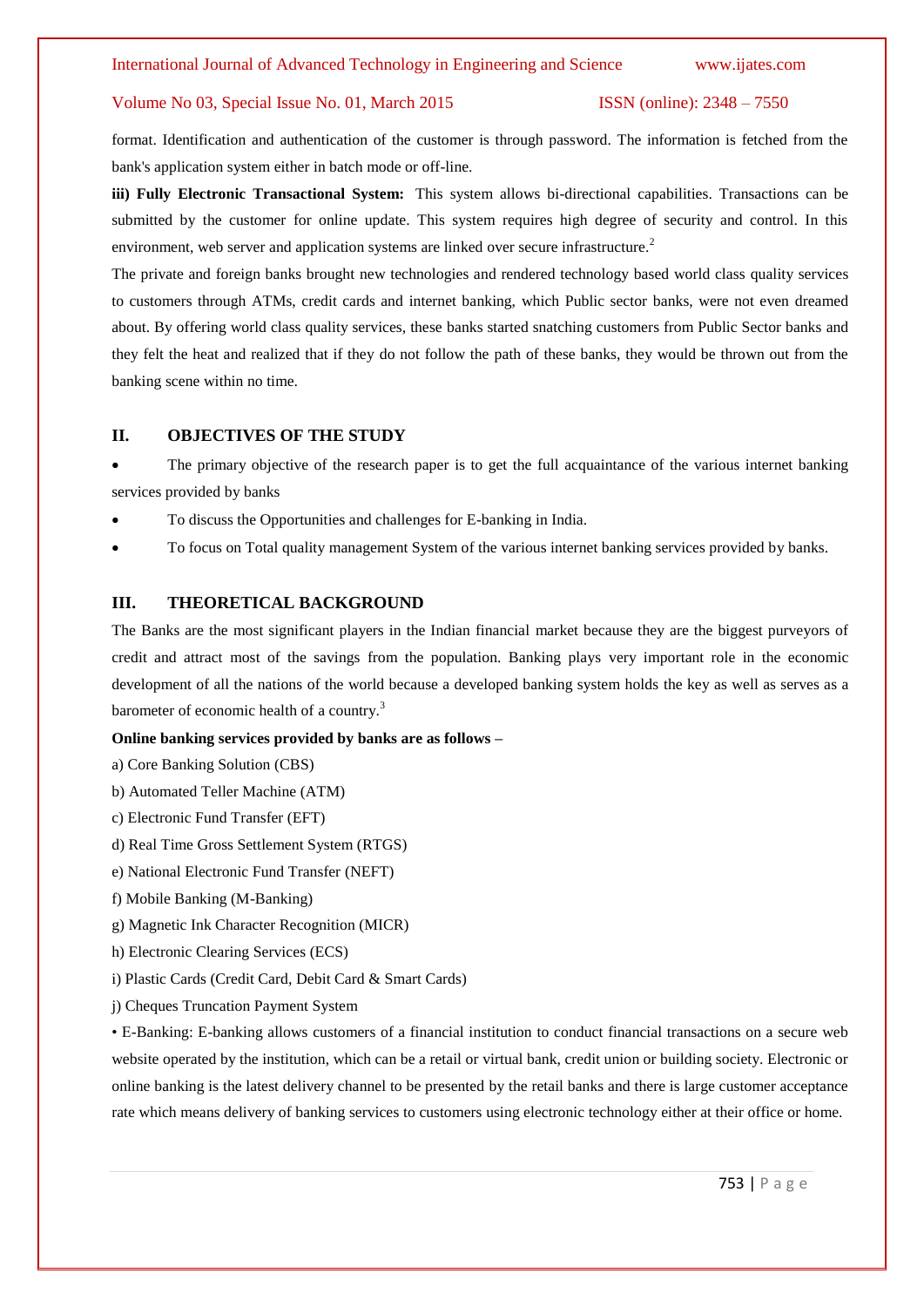• Core Banking – Core Banking is a general term used to describe services provided by a group of networked bank branches.

• ATM (Automated Teller Machine) – ATM is a Computerized machine that permits bank customers to gain access to their Accounts with Magnetically encoded plastic card & a Code number. It enables the customer to perform several banking operations without the help of Teller such as to Withdraw Cash, Make Deposits, Pay Bills, Obtain Bank Statements & Effective Cash Transfer.

• Plastic Cards (Debit, Credit & Smart Cards) – Plastic Cards have gained greater acceptance & Momentum as a Medium Financial Transaction. Credit Card provides Cash Free & anywhere and anytime shopping to the Customers but with fixed limit prescribed by Banks. Debit Card, unlike Post-paid Credit Card, is a Pre-paid Card with some Stored value.

• Electronic Fund Transfer (EFT) – EFT is another E-Banking Product facilitating Transfer of Funds from any Branch of a Bank to any other Branch of any Bank in Shorter Time. Before EFT"s, intercity transfer of Money for the Customer was made through Demand Drafts, Mail Transfers & Telegraphic Transfers.

• Mobile Banking – Mobile Banking is an extension of application such as Phone Banking & Online Banking. It can be defined as a channel where by Customers interacts with a Bank through a Mobile Device, e.g. Cell Phone.

• Real Time Gross Settlement System (RTGS) – It provides for an electronic based Settlement of inter Bank & Customer based transactions, with Intraday Collateralized liquidity support from RBI to the participants of the system.

#### **IV. OPPORTUNITIES FOR E-BANKING SYSTEM IN INDIA**

Information technology revolution has converted the world into a global village. The thinking, structure, work-culture and functioning styles are changing on hour basis. IT has created tremendous job opportunities for the people around the globe as well made the organizations efficient and productive. There has been an IT revolution in the world in the last 40 years. This revolution has altered the way we work and think. It has touched every enterprise, sector, society and government where banking is the most triggered area. IT has created tremendous job opportunities for the people around the globe, and has made the organizations efficient and productive. In most of the developed countries like USA, it has contributed to half of the productive growth and a third of the economic growth over the last five years. In India most of the organizations have already deployed IT to transform their processes.<sup>4</sup>

The opportunities of e banking can be analyzed from the viewpoint of customers, banking organizations and economy in general. Recent developments have introduced a plethora of opportunities for development in banking industry. IT as an enabler has broken all bounds of cost, distance and time.

### **4.1 Opportunities for Customers**

General banking customers have been significantly affected by the advent of e-banking revolution.

a) A banking customer's account is extremely accessible with an online account.

b) Through internet banking customer can operate his account remotely from his office or home. The need for going to bank in person for every single banking activity is dispensed with.

c) Internet banking lends an added advantage towards payment of utility bills. It eliminates the need to stand in long queues for the purpose of bill payment.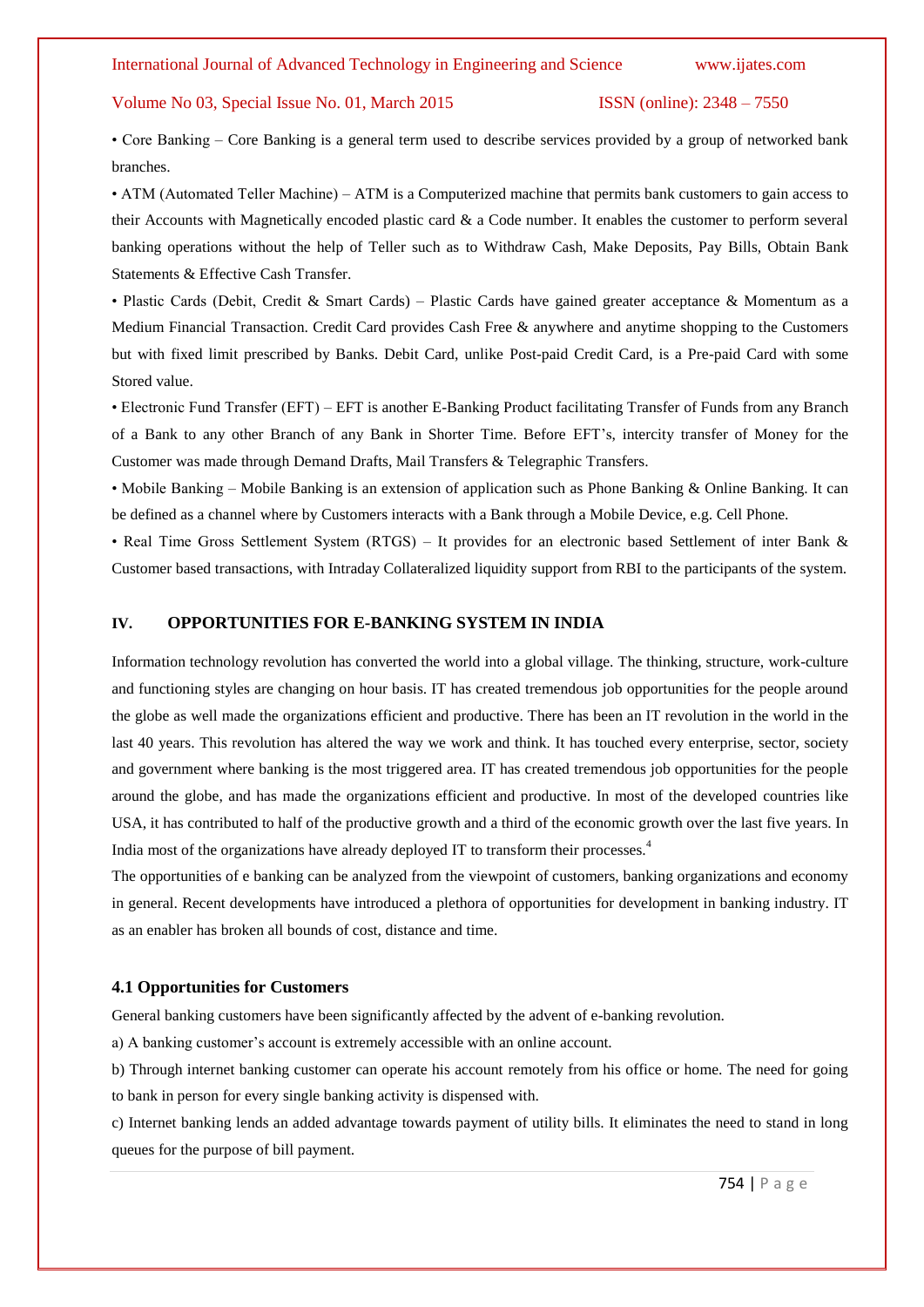d) All services that are usually available from the local bank can be found on a single website.

e) Sharp growth in credit card/debit card usage can be majorly attributed to e-banking. A customer can shop globally without any need for carrying paper currency with him.

f) By the medium of e-banking (including internet banking), banks are available 24x7 and are just a mouse click away.

# **4.2 Opportunities for Banking Sector**

In addition to banking customers, growth of e-banking infrastructure in general and online banking in particular has proved to be extremely beneficial to banks and overall bank organizations on account of following:

a) The concept of online banking has immensely helped the banks in putting a tab over their specific overheads and operating cost.

b) The rise of internet banking has made the banks more competitive. It resulted in opening of better prospects and avenues for banking operations.

c) The online banking has ensured transparency of transactions and facilitated towards removing the documentation requirements to a major extent, since majority of records under an e-banking set up are maintained electronically.

d) The reach and delivery capabilities of internet-enabled banks, proves to be significantly better than the network of physical bank branches.

# **V. MAJOR CHALLENGES TOWARDS E-BANKING SYSTEM IN INDIA**

E-banking in India is in its earliest stage of development. Most of them are basic services only the deregulation of ebanking industry coupled with the emergence of new banking technology is enabling new competitors to enter the financial services markets quickly and efficiently. However it needs to be recognized that perception norms and an improvement in functioning of e-bank.

In today"s cyber world where when people do not have much time even for their personal work, E-Banking appears as a boon. Internet banking has become very popular in the recent years, as it is quick and easy. Though E-Banking provides more advantages than traditional banking however, it has some disadvantages too which are as listed:

- Setting up an account in the bank may take time though the E-Banking facility is provided by the banks.
- Internet account of customer with an Internet Service Provider (ISP) which may be another hectic experience.<sup>5</sup>
- Banking sites can be difficult to navigate at first by the customers who do not have knowledge of computer and internet so getting acquitted with the banking sites software may require some time to read the tutorials in order to become comfortable in persons virtual lobby. There may be some difficulties to the customer for learning these activities of E-Banking.
- Some alterations or changes made in the banks sites due to technological advancement may lead to a problem to customers who have to provide all the personal information once again through online transaction.
- E-Banking is time consuming for the customers, though there is option of online transactions, in the end customers have to run to the ATM for withdrawing the cash.<sup>6</sup>
- No personal contact with any of the bank staff, and if talk to any bank staff through the telephone, there is no guarantee to the customers that they had talked with a right person or not.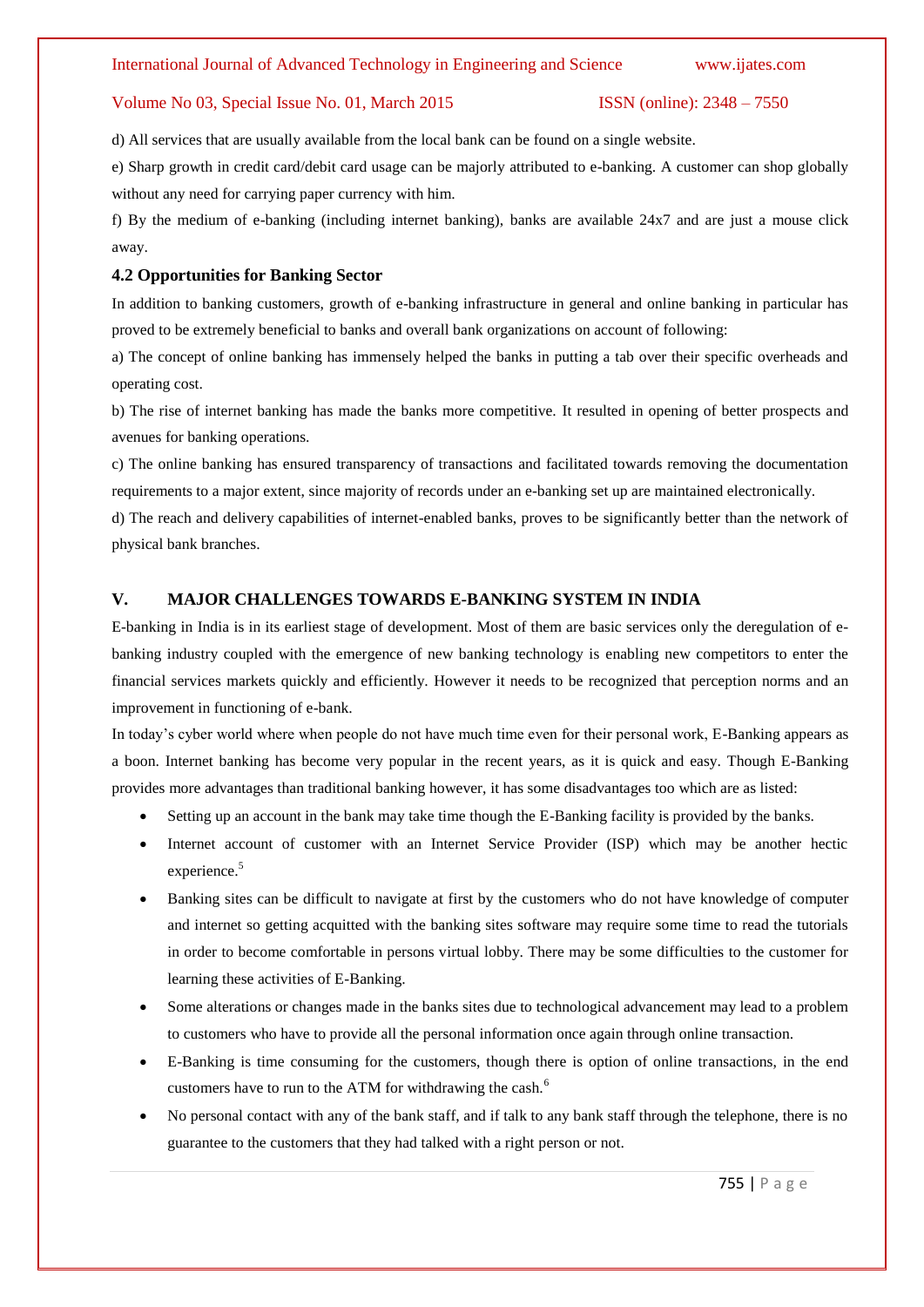# International Journal of Advanced Technology in Engineering and Science www.ijates.com

# Volume No 03, Special Issue No. 01, March 2015 ISSN (online): 2348 – 7550

- "Hackers" who may access customer"s bank account is the main disadvantage to the customers who takes E-Banking facility very casually.
- Security concern is the important issue as cybercrimes activities are clutching up which decreases the number of customers to avail the benefit of E-Banking.
- Technical breakdowns where online banking websites sometimes go down. If this happens then, if customer wishes to close his bank account then he will definitely go penniless.
- Switching banks due to technical faults can be a major disadvantage of using E-Banking system to the customer.
- Increasing online frauds and attacks i.e. Trojan horse (Remote Attacker) are a major disadvantage of using E-Banking.
- However, in the case of Internet banking, one will find oneself making endless calls to the customer service department. There have been cases, where the person is put on hold or has been passed around from one person to another.
- Hackers and crackers attack on the bank account of customer by stealing passwords or using fake credit cards to cheat a person which will cause loss to the customer"s wealth.
- Risk Involved In Using E-Banking: E-Banking poses some different risks as compared to the traditional banking. These risks are more pronounced in the case of Internet banking. Firstly, the risk of technological changes has to be carefully watched. This is essential to update technologies and remain cost effective and customer friendly. The banks have to be careful about risks involved in agreements with third parties. The security is an important area of risk. In fact it will be very crucial for the expansion of Net Banking. Another important area will emerge out of cross-border implications as "E- Banking" breaks the geographical boundaries. Imposing regularity conditions on such transactions will be a difficult task.

# **5.1 E-Banking Frauds**

Fraudsters are continuing their switch from traditional card fraud to raiding online bank accounts. According to the new research Fraud losses on UK credit and debit cards totalled £440m in 2009 – a drop of 28% compared with the previous year – the UK Cards Association said. But the number of "phishing" attacks rose by 16% in the same period. This is when fraudsters trick people into entering their personal details on a website or in e-mails. As there is expansion in the illegal activities of the hackers, crackers and Trojan horse there must be a strict law to punish such criminals. Online frauds are very common nowadays because it is easy to access or to obtain password, pin code and account number of customers by hackers. Recently there is a case which is known as "ICICI Bank Fraud Case" where Rs/- 150000 was stolen by the person"s bank account and it was a heavy loss of money to the account holder though the complaint was filed by the account holder but banks are still silent on that issue as banks too have no idea how these activities are taking place.<sup>7</sup>

# **5.2 Preventive Measures**

As E-Banking is an important aspect for the bankers and customers as well, there must be some measures and policies which should be adopted by the banks before providing E-Banking facilities to the customers which can be taken as precautionary measure. A best preventive measure is that the account holder of the bank must be aware of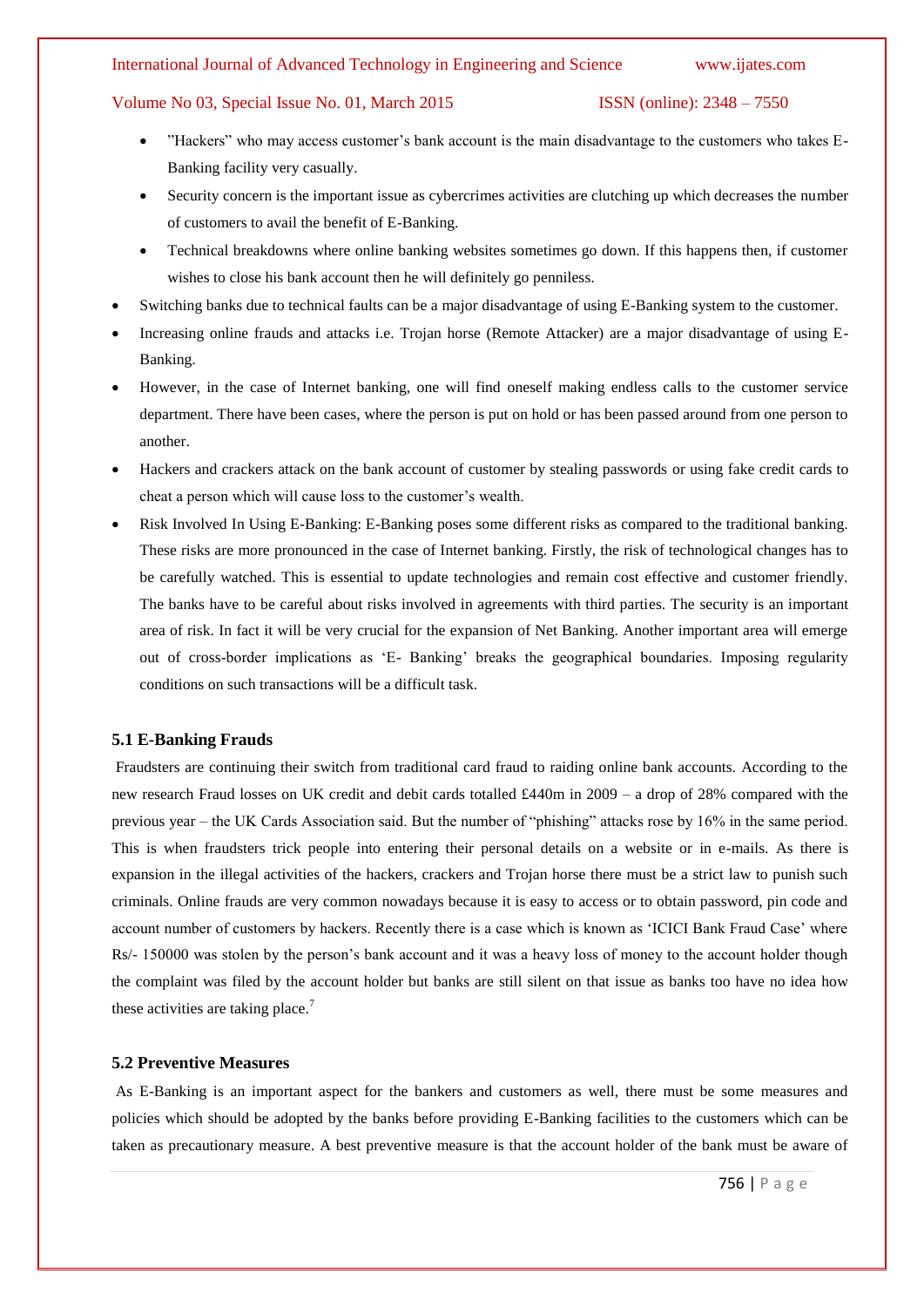increasing bank frauds and cybercrimes, and he should not give his password, pin number and credit cards number to anyone by using E-Banking facility. "As it is recognise that cards will always be targeted by criminals, so we are determined not only to continue to prevent, detect and deter those who are behind this type of crime, but also to make sure that innocent victims do not lose out,". There is always necessity that "Customers need to protect themselves on their computer, remaining vigilant and using go.

"A better-educated consumer is less likely to fall foul of phishing attacks" this saying has its own importance because consumer is the king with respect to the Indian trade and market but here while using E-Banking facilities a consumer need to be more careful of online frauds, so a consumer must take some necessary precautions while opting out for E-Banking facilities.<sup>8</sup>

Major Focus point in this paper "How we implement the Total Quality Management in Banking system". TQM use to improve the service facilities which are provided by banks.

# **VI. TQM ROLE TO IMPROVE OF E-BANKING SYSTEM IN INDIA**

TQM is a general term to improve the efficiency of any system. We know that our banking system is going to progress online banking or online business system. This system is very interesting, qualitative and fast processing. This system has a big change in our society. But we should not forget the basic conditions of India. Each of state have the different challenges of system. That may be the technical, social, literacy, infrastructure and political. On behalf of lot of challenges we focused on provided the facility to customer. If we go outside of the metro cities in India a lot of challenges to fulfilment of banking services. Our focus should be on the out of metro cities citizens, where are lake of resources. We can see long lines of customer on the counter of banks. Sometime long days banks are not working lake of network. No doubt, Internet system has facilitated us, but dependency is also more increase on Network and Communication System.<sup>9</sup> That's way a lot we are focusing in Total management System in banking sectors. This is must for transparency of task, alternate options when network is failed, network is not connected, server is down etc. we will be observe of TQM in Banking system.

#### **6.1 Customer Acceptance**

Proper understanding of the customer is the primary aspect of the E-banking. It is known that computer literacy in India is still very low and is barrier in fast acceptance of internet. Mindset of the Indian customer needs to be changed by giving awareness about technical terms in e-banking. Even though it adopts in the fast changing technical scenario, the obsolesce of technology fast. Hence there is always shortage of skilled personal and fear of technology puts the customer away from electric delivery channels.<sup>10</sup>

#### **6.2 Cost of Technology**

In connection with Start-up cost e-banking is huge at initial level for acquiring personal computer and other equipments; oneself to do online banking is still not with reach of the middle class & upper middle class customers. The cost of maintenance of all equipments like, modem, routers, bridges and network management systems. The cost of sophisticated hardware and software and skill level of employees needed.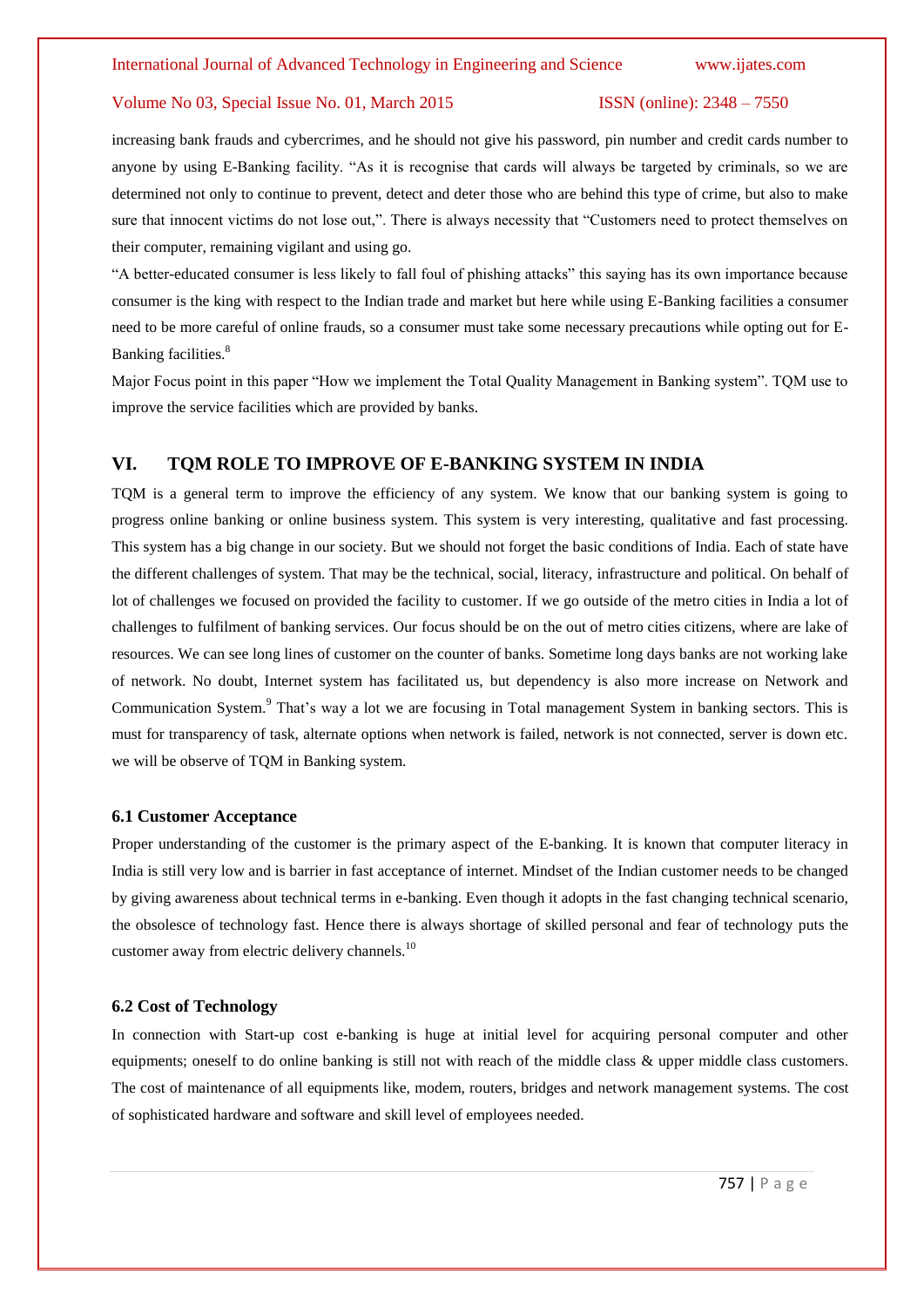In e-banking there is need of skilled employees or knowledgeable professionals to route the banking transactions through the internet. Banks can employ software application developers, database administrators and training to existing bank staff on the changing systems and procedures who can handle e-banking applications under proper supervision.

#### **6.3 Security**

A secrecy threat as circumtensive decision to cause the economic hardship to data, destruction of network resources disclosure, modification of data or fraud, denial in services and distortion of information. Providing appropriate security of using encryption techniques, implementation of firewalls and virus protection software etc.<sup>11</sup>

#### **6.4 Legal Issues**

In today"s bank world, legal frame work for recognizing the validity of banking transactions. Conducted through the NET is still being put in place? Information technology act provides security & legal frame work for e-commerce transactions. Information technology act or RBI suggested that criterion of Digital Signature Certification Board for authentication of electric records and communication with digital signatures.

#### **6.5 Restricted Business**

Not all transactions can be carried electronically; many deposits and some withdrawals require the use of physical services. Some banks have automated to their customers ( front end) but still largely depend upon manual process (back end).It result, most of clientele or customers were restricted by lack and awareness and due to technical problems.

#### **6.6 Transparency In Offering Services**

Banks will strive to adopt best practices in corporate governance and Corporate Social Responsibility (CSR) this will enhance image and can help them to enhance their confidence of international investors. Banks much towards better corporate governance standards and adoption of uniform accounting standards and disclosure requirements

#### **6.7 Adopt Proper Organization Structure**

Banks may required to adopt flatter organization structure for judicious blending of needs foe greater delegation of power, decentralization, customer centric business models, quickly reaction of customer needs, learn continuously from customers, provide customer access, whatever and however they want to transact and interact especially for catering younger IT survey population.

# **VII. CONCLUSION**

The growth of information technologies in the world has been phenomenal. Thanks to these technologies, banks are being able to reach their customers anywhere at any time. Compared to banks abroad, Indian banks offering online services still have a long way to go. For online banking to reach a critical mass, there has to be sufficient number of users and the sufficient infrastructure in place. E-banking offers a higher level of convenience for managing one"s finances even from one"s bedroom. However, it continues to present challenges to the financial security and personal